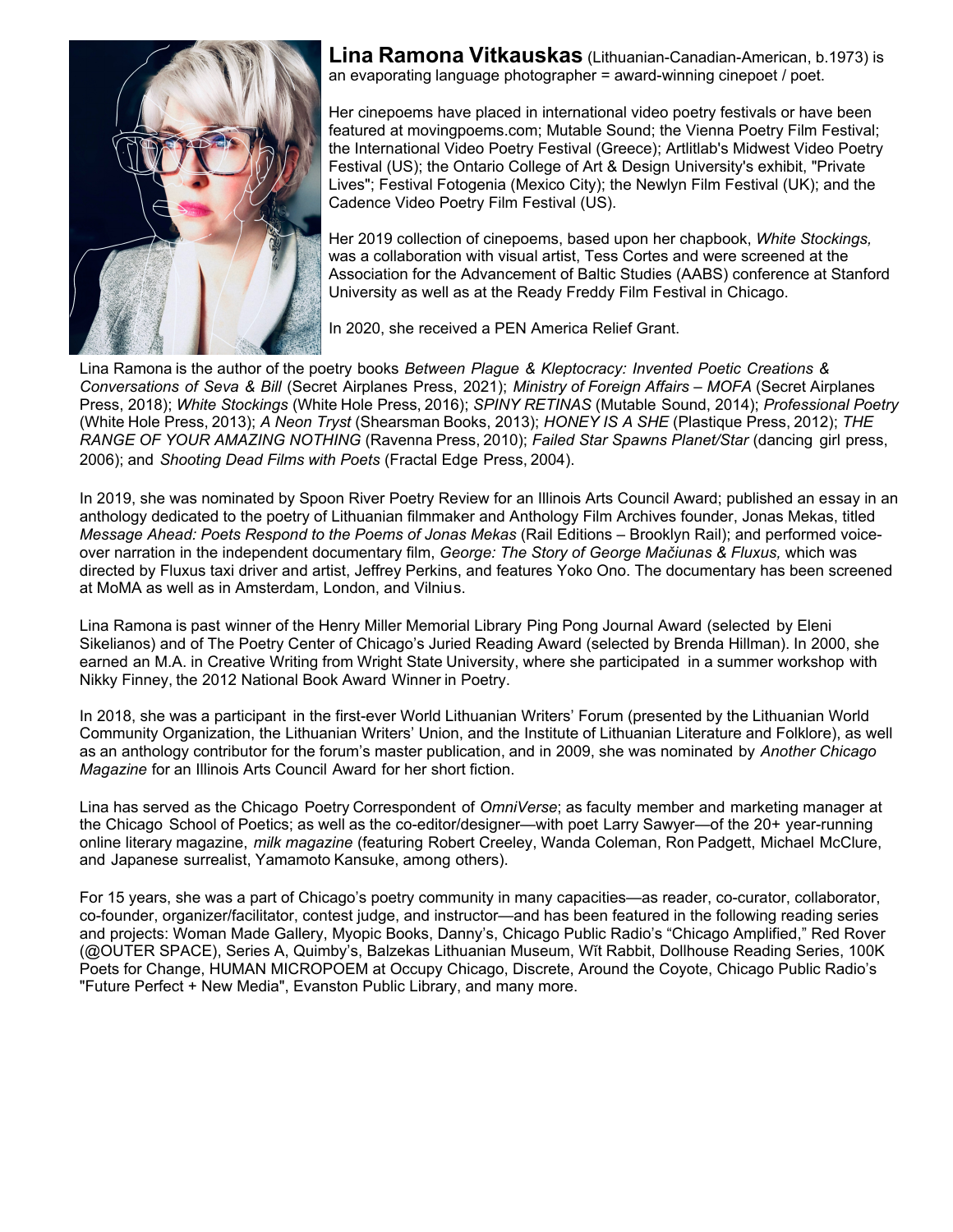### **Publications**

*the tiny Shock of Femme Vilnius Review Berfrois Resist Much / Obey Little* (Spuyten Duyvil, 2017) *Rain Taxi VIDA Human Repair Kit Matter Atticus Review Cosmonauts Avenue Tarpaulin Sky Dusie* (Canada) *The Prague Literary Review The Conversant New City Big Bridge Ping Pong The Chicago Review The Toronto Quarterly VLAK* (Ed. Louis Armand, Edmund Berrigan) *Echolocation* (University of Toronto) *Yalla* (Montreal) *Another Chicago Magazine* (#48) *Rampike* (Volume 14:1; University of Windsor) *Aufgabe The Awl White Fungus* (Taiwan) *Emergency Index* (Ugly Duckling Presse, 2012 • Photo/poem, featured performer in HUMAN MICROPOEM, Occupy Chicago) *The City Visible: Chicago Poetry for the New Century* (Cracked Slab Books, 2007)

*POETBOOK • Spork • Coconut • TriQuarterly* • *Requited • DIAGRAM • Van Gogh's Ear* (Paris) • *Paper Tiger* (Australia) • *Delirious Hem* (Chick Flix Series, Ed. Jennifer L. Knox) • *Sharkforum* (2006, 2010) • *RHINO Delirious Hem* (2011 Audio Advent Calendar, Ed. Susanna Gardner, dusie) • *MiPoesias • Moria • In Posse Review Multi-Ethnic Anthology* (Ed. Ilya Kaminsky) • *Bridges – The Lithuanian-American Journal* • *after hours* • *Ariel* • Balloon • *Blossombones • Jet Fuel Review • Fifth Wednesday Journal* • *ink & ashes* • *ambulant* • *Anemone Sidecar • Drunken Boat • Aught • LocusPoint • 5-Trope • canwehaveourballback? • Cokefish • 3 A.M. • Hubris • JACK • La Petite Zine • Melancholia's Tremulous Dreadlocks • Mudlark • Newtopia • No Tell Motel,(1, 2, 3, 4) • The Onion Union • The Outlet • Shampoo • PFS Post • Seven Corners • Sidereality • Snow Monkey • Starfish • Unpleasant Event Schedule (Ed. Daniel Nester) • Tin Lustre Mobile • ZuZu's Petals • UniVerse: A United Nations of Poetry (Translator)*